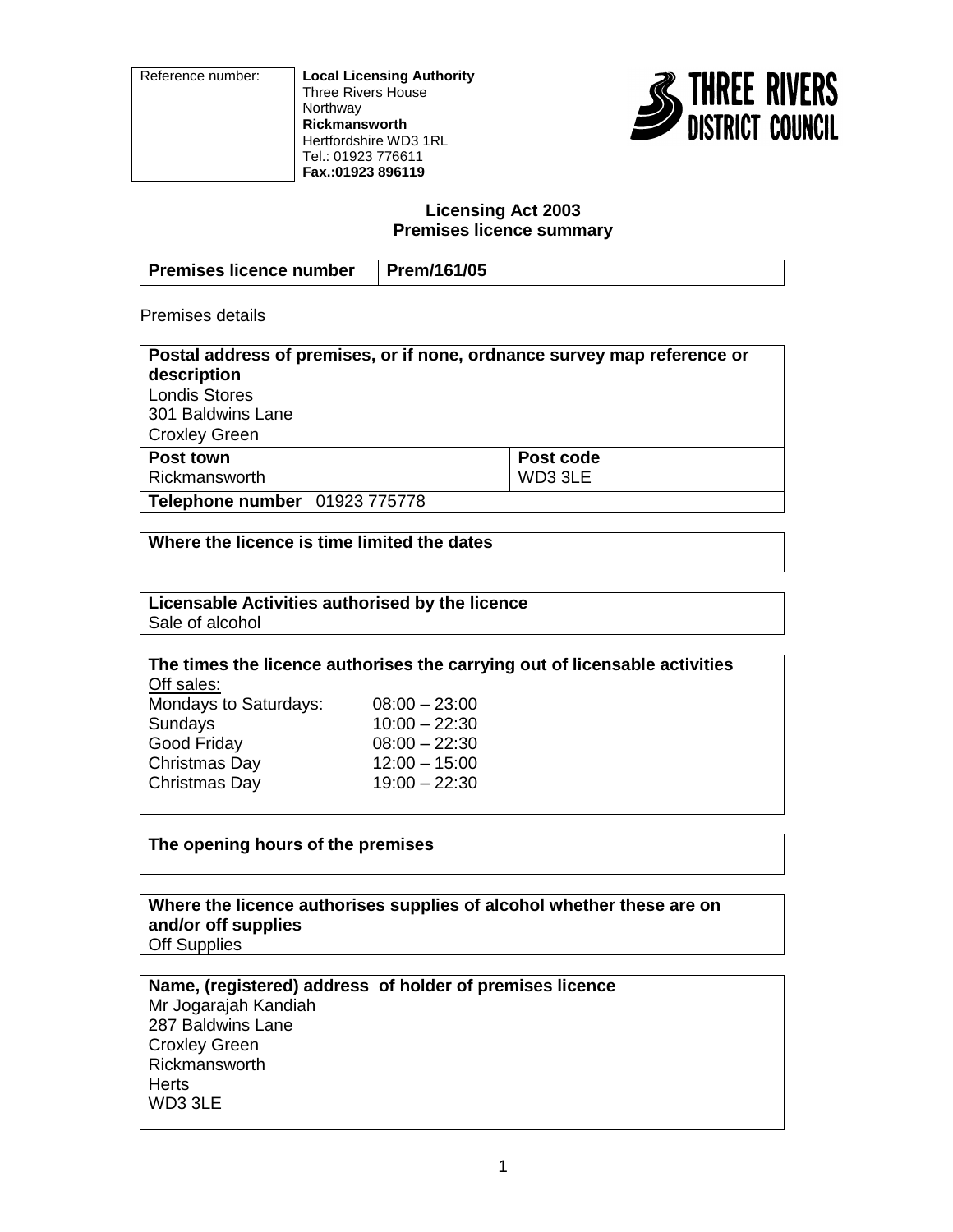**Registered number of holder, for example company number, charity number (where applicable)**

**Name of designated premises supervisor where the premises licence authorises the supply of alcohol** Mr Jogarajah Kandiah

**State whether access to the premises by children is restricted or prohibited** Not Applicable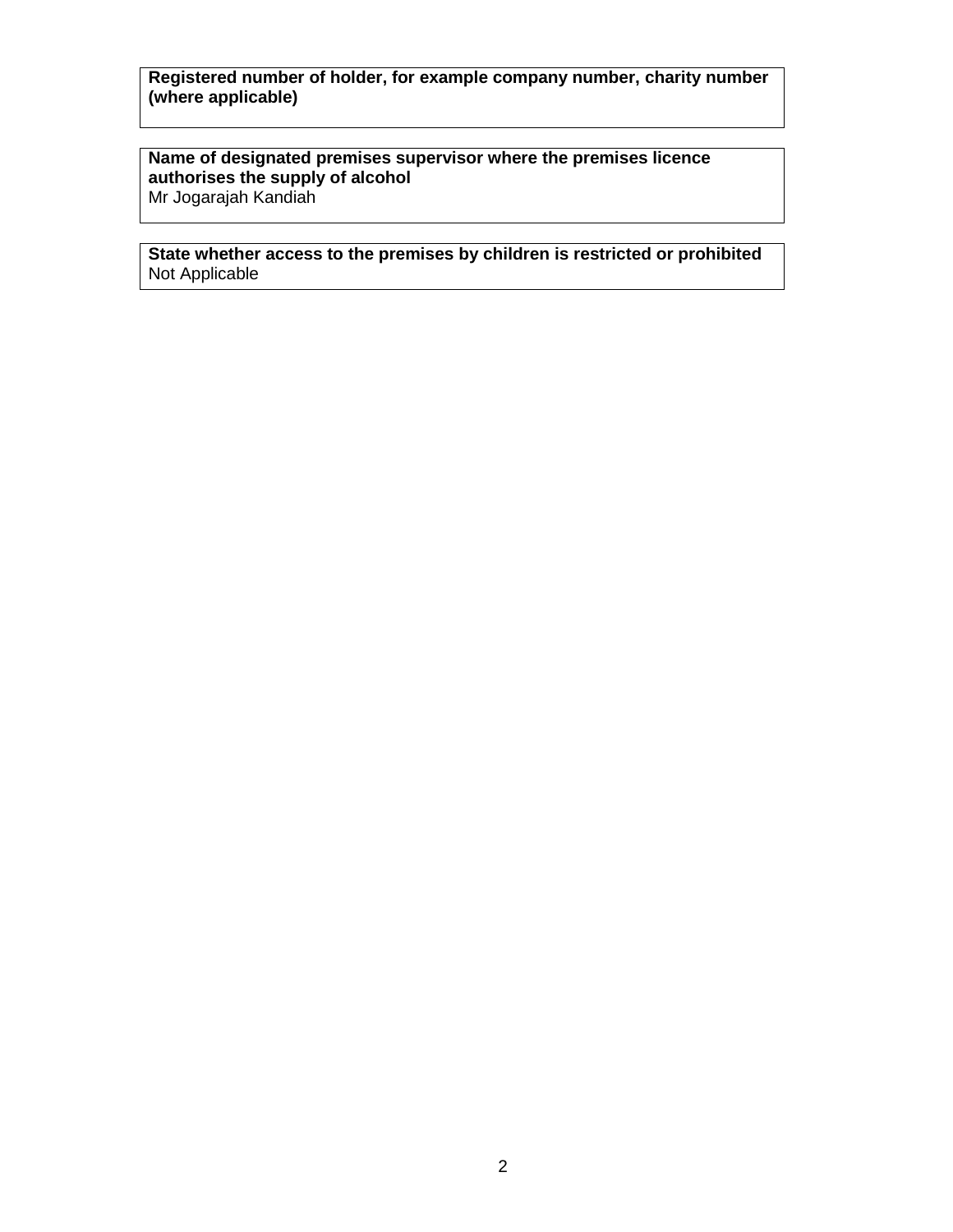**Reference number:** Local Licensing Authority Three Rivers House Northway Rickmansworth Hertfordshire WD3 1RL Tel.: 01923 776611 Fax.:01923 896119



### **Licensing Act 2003 Premises licence**

## **Premises licence number: Prem/161/05**

## **Part 1 – Premises details**

|                      |                                  | Postal address of premises, or if none, ordnance survey map reference or description |                     |  |
|----------------------|----------------------------------|--------------------------------------------------------------------------------------|---------------------|--|
| <b>Londis Stores</b> |                                  |                                                                                      |                     |  |
| 301 Baldwins Lane    |                                  |                                                                                      |                     |  |
| <b>Croxley Green</b> |                                  |                                                                                      |                     |  |
|                      | <b>Post town</b>   Rickmansworth |                                                                                      | Post code   WD3 3LE |  |
| Telephone number     |                                  | 01923 775778                                                                         |                     |  |
|                      |                                  |                                                                                      |                     |  |

**Where the licence is time limited the dates**

**Licensable activities authorised by the licence** Sale of alcohol

| The times the licence authorises the carrying out of licensable activities |                 |  |
|----------------------------------------------------------------------------|-----------------|--|
| Off sales:                                                                 |                 |  |
| Mondays to Saturdays:                                                      | $08:00 - 23:00$ |  |
| Sundays                                                                    | $10:00 - 22:30$ |  |
| Good Friday                                                                | $08:00 - 22:30$ |  |
| Christmas Day                                                              | $12:00 - 15:00$ |  |
| Christmas Day                                                              | $19:00 - 22:30$ |  |
|                                                                            |                 |  |

# **The opening hours of the premises**

**Where the licence authorises supplies of alcohol whether these are on and/or off supplies** Off Supplies

**Part 2**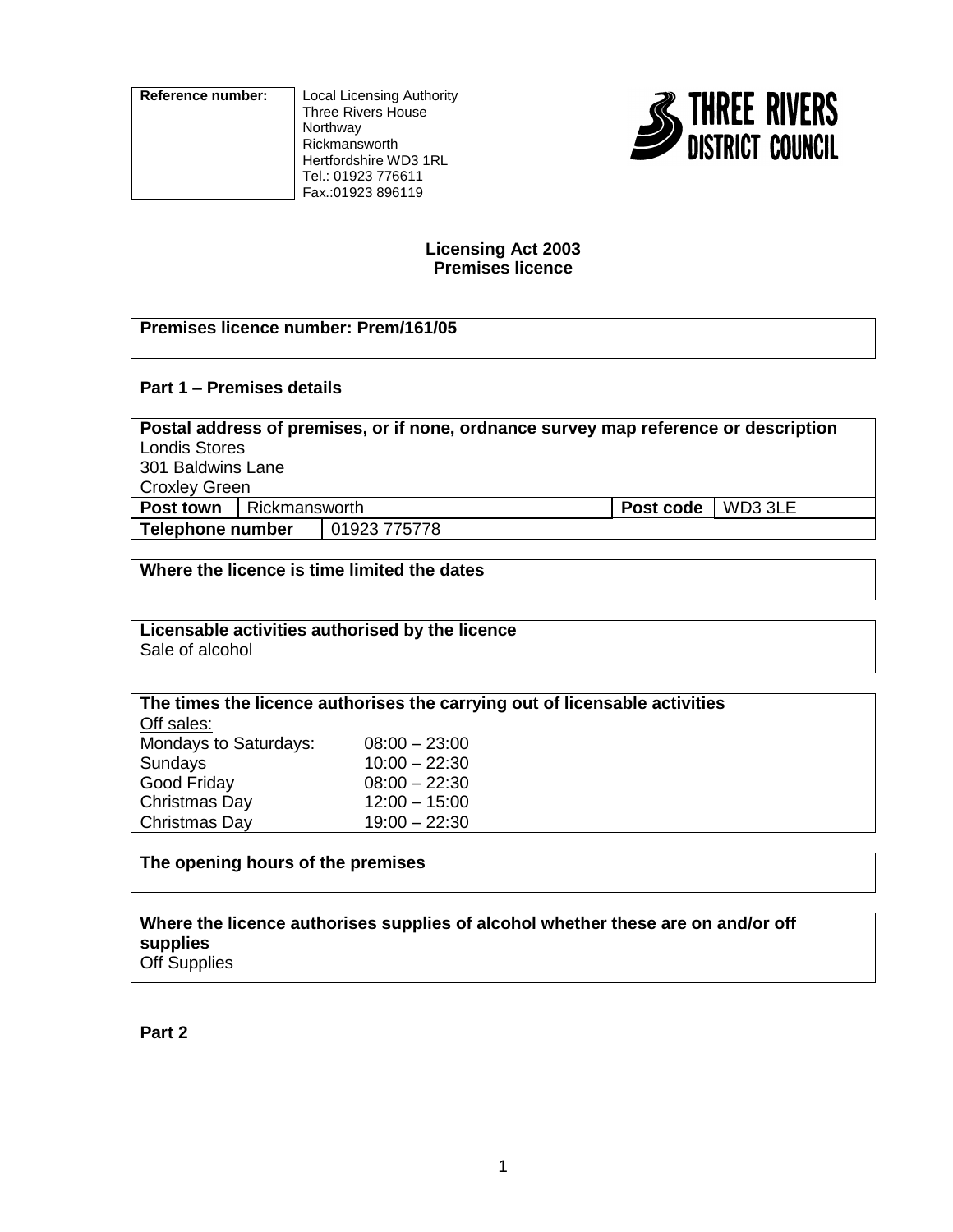**Name, (registered) address, telephone number and e-mail (where relevant) of holder of premises licence** Mr Jogarajah Kandiah 287 Baldwins Lane Croxley Green **Rickmansworth Herts** WD3 3LE 01923 775778

### **Registered number of holder, for example company number, charity number (where applicable)**

**Name, address and telephone number of designated premises supervisor where the premises licence authorises the supply of alcohol**



**Personal licence number and issuing authority of personal licence held by designated premises supervisor where the premises licence authorises the supply of alcohol** Pers/225/05 Three Rivers District Council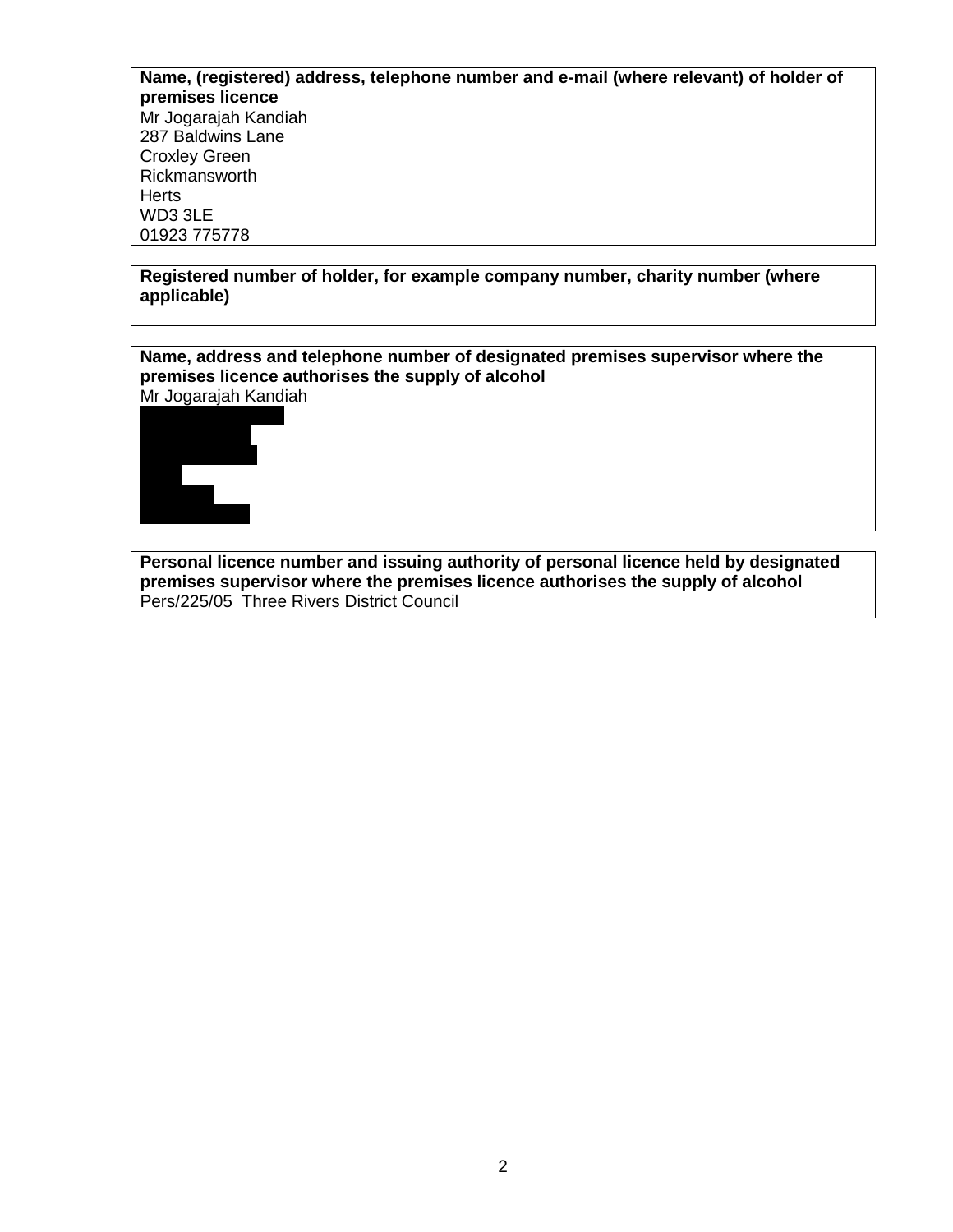## **Annex 1 - Mandatory conditions**

- 1. No supply of alcohol shall be made under this Premises Licence at a time:
	- (a) when there is no designated premises supervisor in respect of the Premises Licence.
	- (b) when the designated premises supervisor does not hold a personal licence or his or her personal licence is suspended.
- 2. Every supply of alcohol under the Premises Licence shall be made or authorised by a person who holds a personal licence.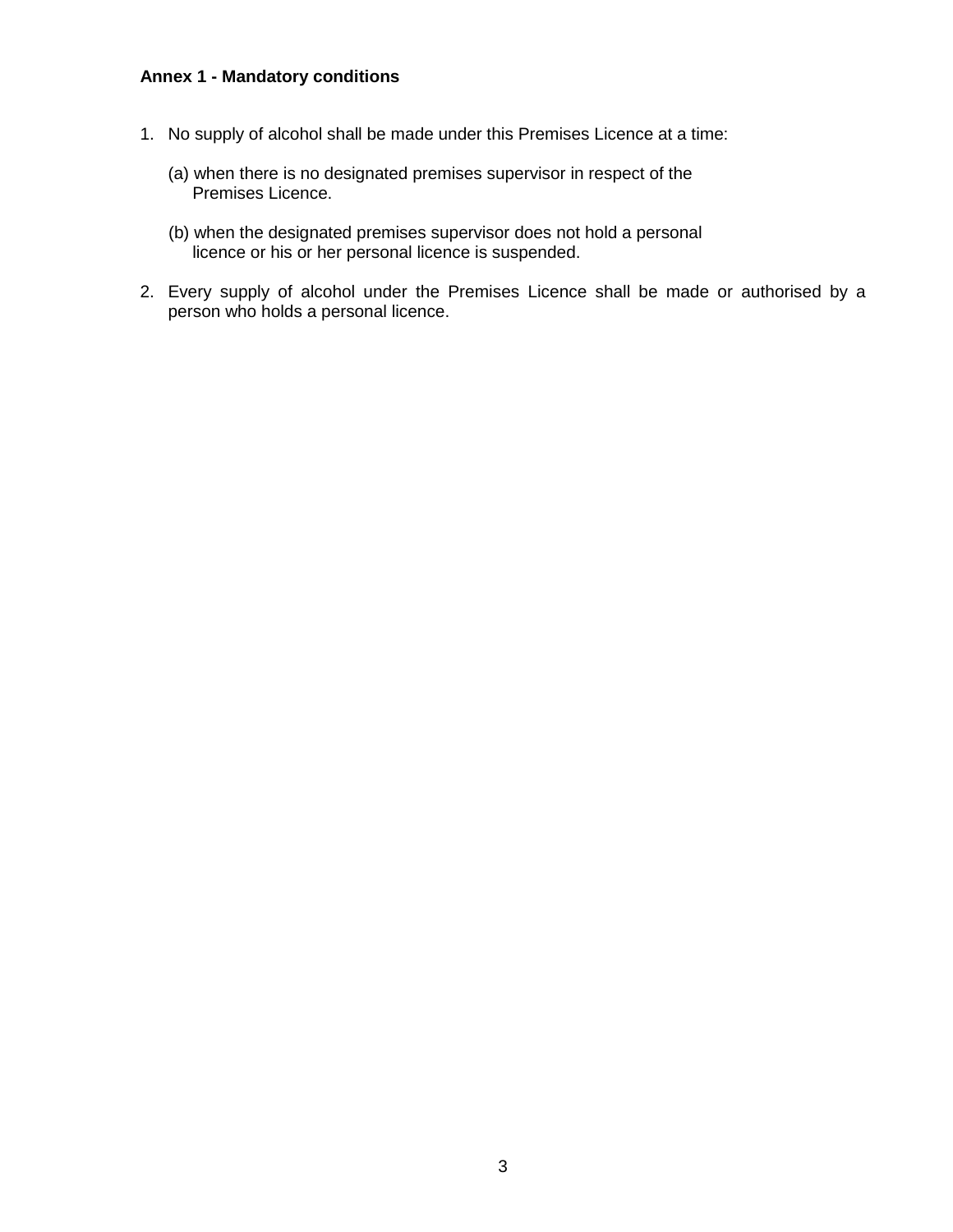## **Annex 2 - Conditions consistent with the Operating Schedule**

- 1 This Premises Licence is issued as a conversion of the following existing licence:
	- a) A Justices Off Licence issued under the Licensing Act 1964 to Nirooshan Jeevarajah & Kandiah Jogarajah on 5<sup>th</sup> February 2004 by the Petty Sessional Division of West Herts.
- 2 All restrictions and rights attaching to the existing licence at the date of conversion (including standard conditions and expressed conditions subject to which the existing licence was issued and limitations on the use of the premises for the existing licensable activities under the existing licence by the Children and Young Persons Act 1933, the Cinematograph (Safety) Regulations 1955, the Licensing Act 1964 and the Sporting Events (Control of Alcohol Etc) Act 1985) shall apply to the same extent in relation to this Premises Licence (except only as restricted by the Licensing Act 2003) as if each such restriction or right (including standard conditions and expressed conditions subject to which the existing licence was issued and limitations on the use of the premises for the existing licensable activities under the existing licence by the Children and Young Persons Act 1933, the Cinematograph(Safety) Regulations 1955, the Licensing Act 1964, and the Sporting Events(Control of Alcohol Etc) Act 1985) were specifically and separately set out in this Premises Licence.

In these conditions:

"existing licence" means the licence referred to in condition 1(a) above

"existing licensable activities" under an existing licence means:

the licensable activities authorised by the existing licence

any other licensable activities which may be carried on at the premises in respect of which the existing licence has effect (at the date of conversion), by virtue of the existence of the licence.

"the date of conversion" of an existing licence means the date on which this Premises Licence was issued

3 Alcohol shall not be sold or supplied except during permitted hours. In this condition, permitted hours means:

#### Off- sales

- a) On weekdays, other than Christmas Day, 08:00 to 23:00
- b) On Sundays, other than Christmas Day, 10:00 to 22:30
- c) On Christmas Day, 12:00 to 15:00 and 19:00 to 22:30
- d) On Good Friday, 08:00 to 22:30

The above restrictions do not prohibit:

- a) during the first twenty minutes after the above hours, the taking of the alcohol from the premises, unless the alcohol is supplied or taken in an open container;
- b) the ordering of alcohol to be consumed off the premises, or the despatch by the vendor of the alcohol so ordered;
- c) the sale of alcohol to a trader or club for the purposes of the trade or club;